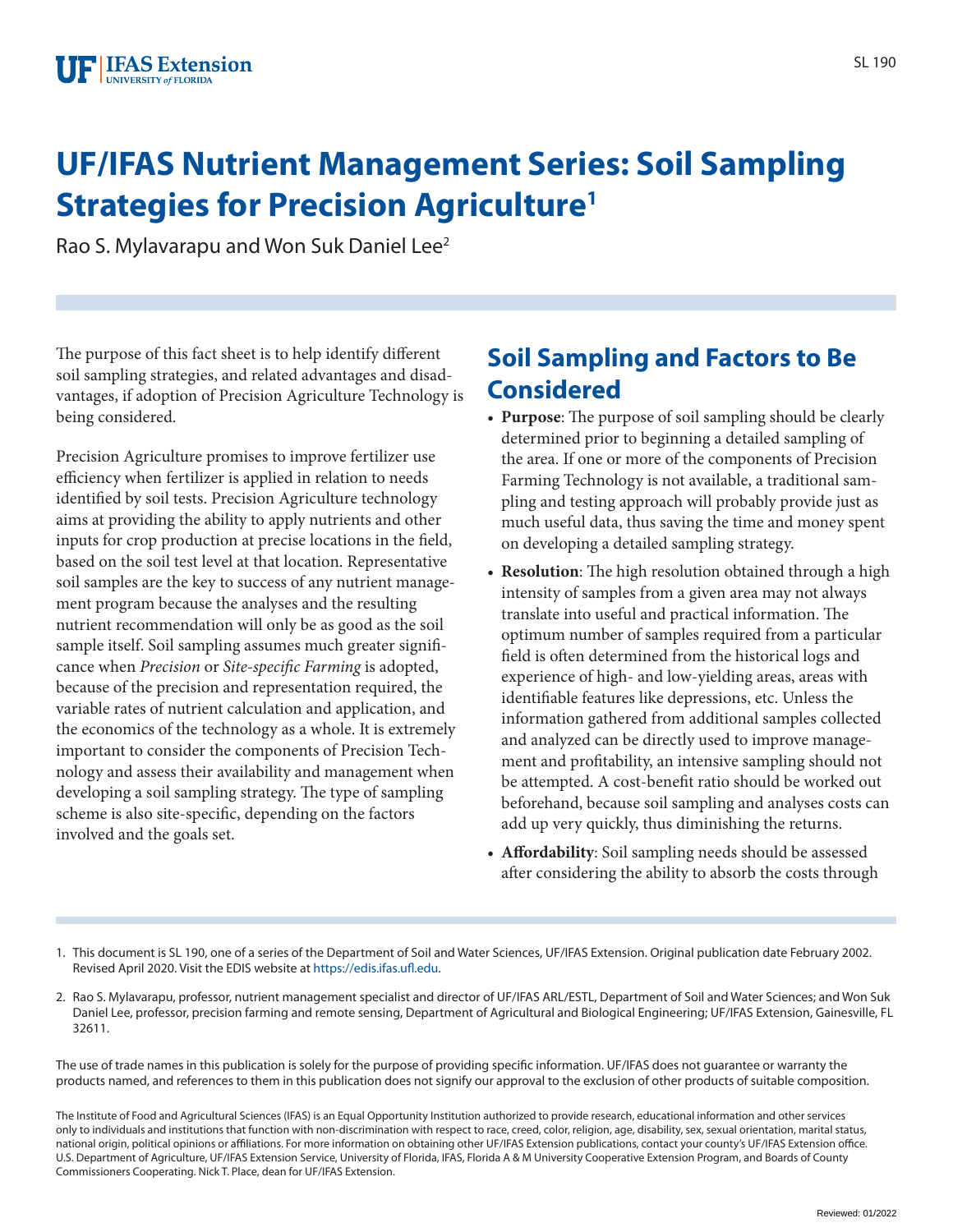the initial startup funds, because the returns will not be available until after the harvest season and will depend on the market conditions. The sampling scheme may have to be tried or modified beyond a season or a year in order to evaluate and document the economic returns.

- **Data analyses**: The data generated from the soil tests should be analyzed and interpreted with appropriate perspective that will reflect the site, cropping sequence, and resources available on the farm.
- **Treatment**: A specialized soil sampling scheme should not be developed and implemented if the ability to treat and manage the respective field is lacking. This assessment is crucial, because if the means are lacking, all the gains from variable-rate fertilizer applications will not be realized.
- **Extra mileage**: It is always helpful to gather information from a single soil-sampling trip because additional trips consume time and financial resources.
- **Confidence in the results**: It is important to approach a soil test lab that has a record of consistently offering quality analyses. Similarly, access to fertilizer recommendations that are based on soil test interpretations for the soils and crop(s) to be grown should be evaluated. A high confidence in the results obtained is necessary because comparing the results and recommendations across different labs is strongly discouraged.
- **Soil properties**: Soil samples can be obtained to analyze for both physical and chemical properties. A baseline on soil physical properties, like textural analysis, bulk density, permeability, hardpans, and depth to clay, can be obtained through a onetime assessment. Unlike soil chemical tests, it is not necessary to repeat a physical property test unless a soil amendment is added to ameliorate soil physical conditions like bulk density and hardpan. Field-scale alterations to physical properties like soil texture and depth to clay is not possible. Soil chemical properties include soil pH and extractable plant nutrient levels. Soil testing is recommended every season/year when Precision Technology is adopted for documenting improvements in soil pH and soil fertility levels.
- **Fertilizer recommendation**: The key part of soil sampling and analyses is the fertilizer recommendation that accompanies each soil test report. This forms the basis for all the remaining activities involving inputs into the production cycle. Therefore, it is important to adhere to the rates of nutrients recommended. Altering the recommended rates on soil test reports for the sake of convenience will totally negate the benefits and may result in poor crop performance and economic losses.

• **Traditional soil sampling and testing**: One consolidated sample for every 20-acre area that is uniform is recommended by most soil testing labs and consultants when traditional management methods, are employed. With traditional methods the recommendations are based on entire-field average and so the application of fertilizers is based on the averaged fertility level of the entire field, which is usually at one rate of fertilizer(s). Similarly the yield is averaged for the entire field.

### **Sampling Process**

A base map of the field to be sampled should be constructed by collecting geo-referenced boundaries using GPS (Global Positioning System) equipment. The resolution of the GPS system being used will significantly influence the accuracy of the maps. After the Selective Availability (SA) has been turned off on May 1, 2000, typical GPS positioning error is about 30 ft. It is ideal if the GPS unit can detect distances 10 feet or less. DGPS (Differential Global Positioning System) provides better positioning accuracy (3–10 ft) and is typically used for soil sampling because precise positioning is required. Several computer software packages are available that can download the GPS data and overlay the boundaries on an aerial photograph of the field. A GIS (Geographic Information System) tool like ArcGIS is the most widely used software to draw maps based on geo-referenced information. This process should be repeated for all the sub-areas within the field with identifiable differences. This will enable input applications at variable rates within a field.

## **Sampling Schemes**

Based on the shape and size of individual fields within a farm where crops are to be planted, suitable sampling schemes can be identified.

#### **Grid Sampling**

A checkerboard-type grid can be created using special ArcGIS and superimposed on the field map created. The grid approach works best when large tracts of land are available. While these shapes and sizes can be adjusted to suit the need and convenience, the most popular grid sizes used on the mid-western farms are either 2 1/2- or 2-acre grids. Even 1-acre grids are used on areas where a need for intensive sampling is identified. These fixed-area grids will therefore divide the field into equal square-shaped areas from within which samples will be collected. These squareshaped areas are also referred to as "cells."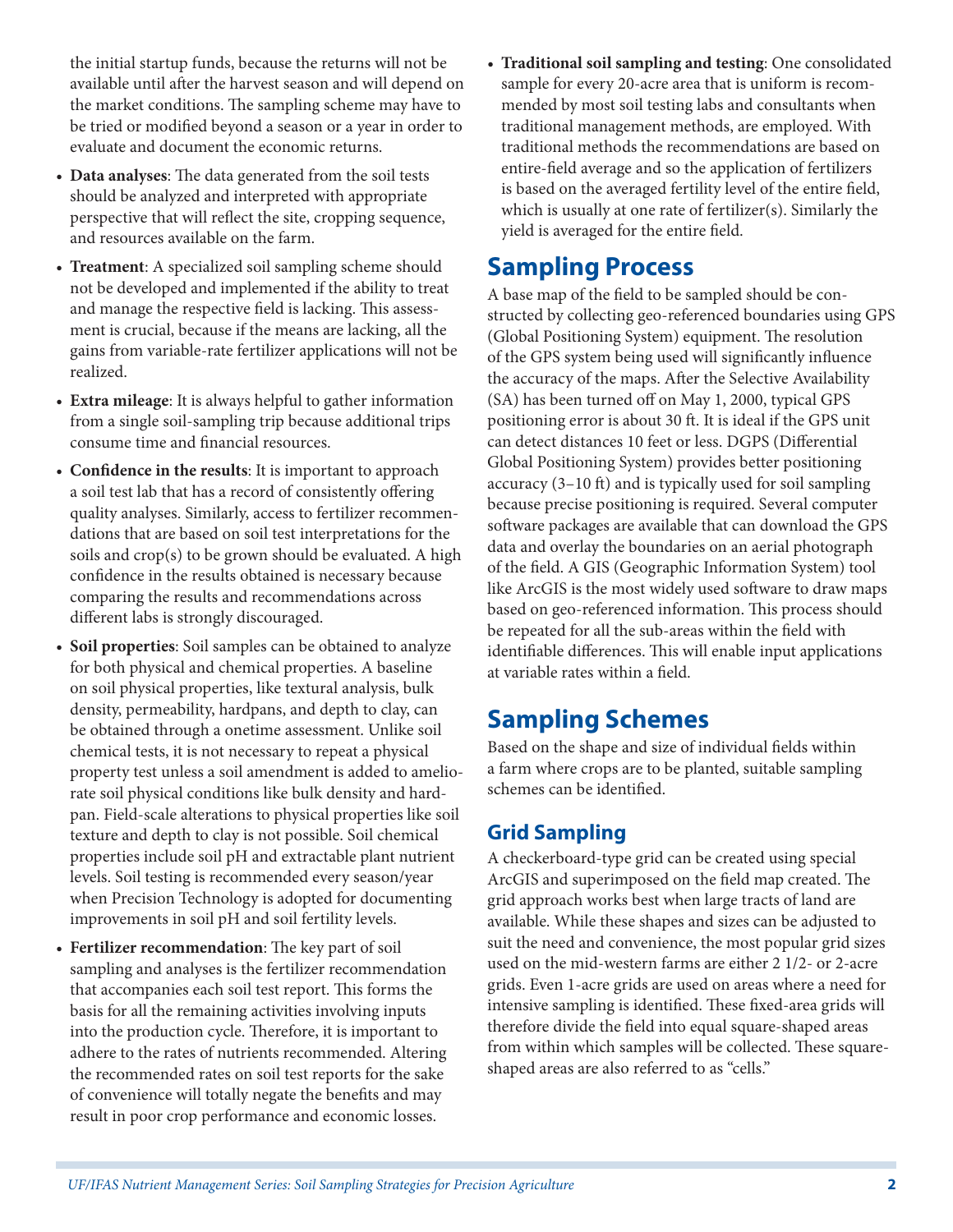A few important aspects of grid sampling must be wellunderstood before attempting to sample. Samples should be collected at random for adequate representation from within each grid and then consolidated. However, there are at least three methods of sample collection within a grid that are practical. One method is to go to the center of the grid with the GPS unit, walk several steps away from the center in all directions, collect samples from 3–5 spots randomly, and consolidate them (Figure 1). Being relatively simple, this grid-centered approach can be consistently done on any given field. However, for unbiased sampling, care should be taken to avoid concentration of samples around the center point. The second method is to collect samples at random from all across the grid without any bearing on the grid-center (Figure 2). The sampling pattern will not be consistent across the cells, but this approach will ensure a better randomization. This procedure may be more time consuming because various sampling points have to be individually accessed across the grid area. If random accessibility within the grids is severely restricted, samples should be collected diagonally across each cell. In either case the application rates will be uniform throughout each of the cells. The application rates can be varied only among the cells if necessary, depending on the nutrient recommendations.

| $\bigcirc$ | $\bigcirc$ | $\bigcirc$ | $\bigcirc$ | $\bigcirc$ | $\bigcirc$ | $\bigcirc$ | $\bigcirc$ |
|------------|------------|------------|------------|------------|------------|------------|------------|
| $\bigcirc$ | $\bigcirc$ | $\bigcirc$ | $\bigcirc$ | $\bigcirc$ | $\bigcirc$ | O          | O          |
| $\bigcirc$ | $\bigcirc$ | $\bigcirc$ | $\bigcirc$ | $\bigcirc$ | $\bigcirc$ | O          | O          |
| $\bigcirc$ | $\bigcirc$ | $\bigcirc$ | $\bigcirc$ | $\bigcirc$ | $\bigcirc$ | $\bigcirc$ | $\bigcirc$ |
| $\bigcirc$ | $\bigcirc$ | $\bigcirc$ | $\bigcirc$ | $\bigcirc$ | $\bigcirc$ | O          | O          |
| $\bigcirc$ | $\bigcirc$ | $\bigcirc$ | $\bigcirc$ | $\bigcirc$ | $\bigcirc$ | O          | O          |
| $\bigcirc$ | $\bigcirc$ | $\bigcirc$ | O          | $\bigcirc$ | $\bigcirc$ | О          | $\bigcirc$ |
| $\bigcirc$ | О          | O          | O          | $\bigcirc$ | $\bigcirc$ | О          | O          |

Figure 1. Grid,centered soil sampling.

|   | ٠                        | ٠<br>$\rightarrow$ | $\ddotmark$ |  |
|---|--------------------------|--------------------|-------------|--|
|   | ٠<br>٠<br>٠              |                    |             |  |
|   | $\bullet$ $\bullet$<br>٠ |                    | ٠           |  |
| ٠ |                          |                    |             |  |
|   |                          |                    |             |  |

Figure 2. Random sampling within grids.



Figure 3. Sampling at the grid intersections.

The third method of grid sampling is to collect samples at grid line intersections (Figure 3). This approach will mathematically integrate the values (interpolate) between the points, which will enable creating contour maps based on the soil nutrient levels. The smaller the grid area chosen, the higher the sampling intensity, thus increasing the costs.